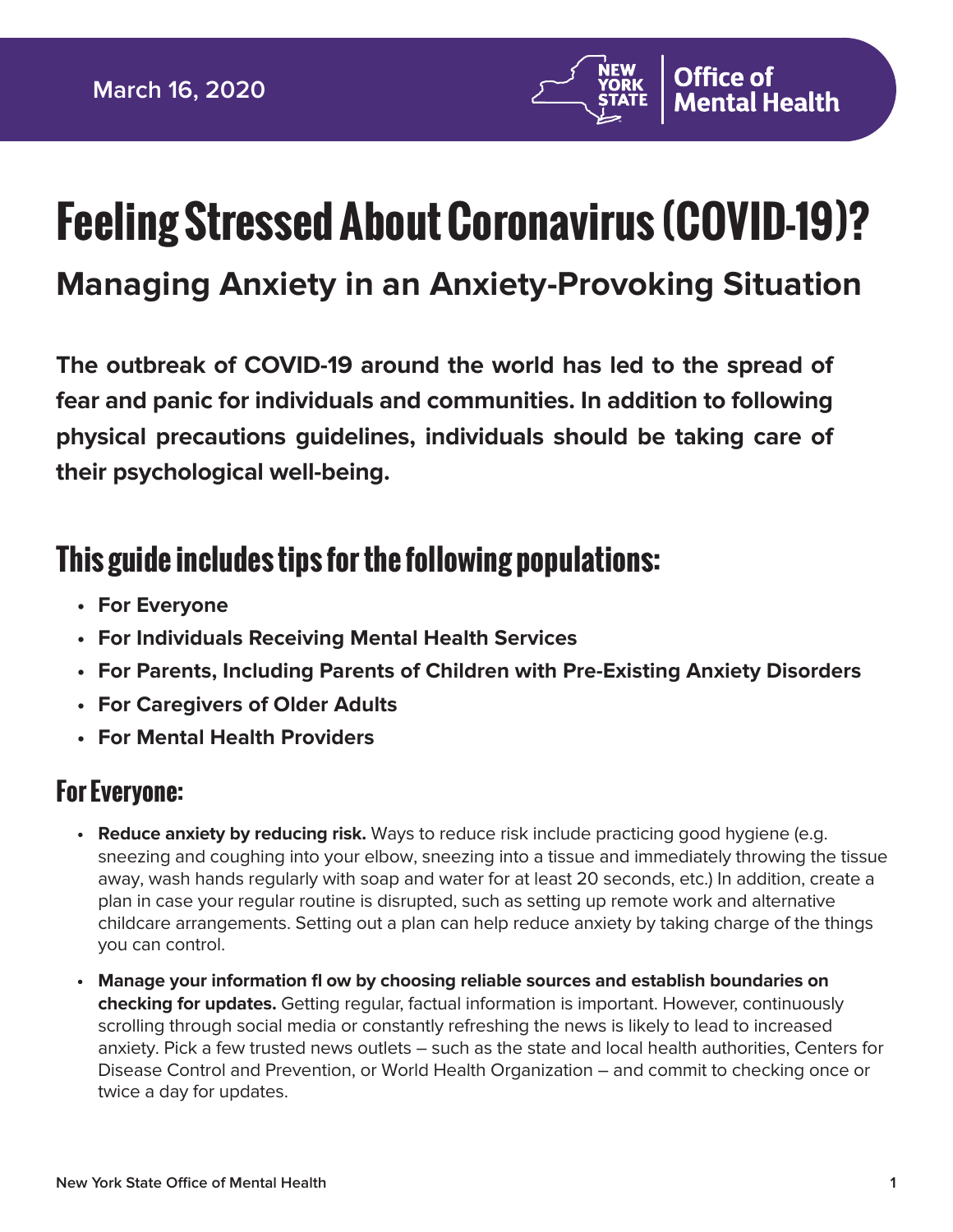- **Monitor your anxiety levels.** Anxiety is a normal response to a stressful situation and can provide adaptive benefits in many situations. However, when faced with mounting uncertainty, your brain can go into an anxiety spiral that is no longer helpful. Knowing the difference between typical and atypical stress is important. Monitoring your stress level will let you know when you need to seek additional help.
	- $\checkmark$  **A typical stress reaction may include:** temporary difficulty concentrating; irritability and anger; fatigue; stomachache; and, difficulty sleeping.
	- ✓ **An atypical stress reaction may include:** a persistent and/or excessive worry that doesn't lift and keeps you from carrying out your daily tasks. If you experience significant changes in your energy level, eating patterns, or sleeping patterns, difficulty concentrating on normal tasks, prolonged and overwhelming worry and hopelessness, or thoughts of self-injury or suicide, seek out immediate help at 1-800-273-TALK (8255) or text Got5 to 741741.
- **Practice good self-care, including exercise, eating healthy foods, and sleeping an adequate amount at night.** If possible, spend some time outside. Avoid staying up late to monitor the news.
- Virtually reach out to different types of support networks, such as family, friends, colleagues, faith-based communities, and social organizations to strengthen your overall feeling of connection. Isolation and loneliness feeds anxiety.
- **Find meaningful tasks and roles within your support network to channel your anxiety,** such as coordinating deliveries of groceries to those unable to leave home, curating kids' activity ideas for parents working from home, or video calling or calling those who might feel socially isolated. Supporting others is beneficial to the supporter as well.
- **Find or create spaces that are not focused on COVID-19.** Start a social media thread about other topics, ask friends to discuss other topics, or watch your favorite TV or movie.
- **Savor small positive moments, amplify positive stories, and stay optimistic.** Try to cultivate a mental wellness practice, such as writing in a gratitude journal, or talking nightly with your family about moments during the day that were fun or enjoyable.
- **Take an opportunity to practice mindfulness when managing anxiety.** Mindfulness tools like grounding exercises, sensory modulation, and deep breathing may be helpful.

## **For Individuals Receiving Mental Health Services:**

- **As soon as possible, work with your mental health provider on a coping plan.** Think about helpful coping skills you can practice daily and be mindful to those coping skills that you may turn to that are otherwise harmful to your safety and well-being. For example, if you know that music, walking outside, reframing your thoughts, and connecting with others are helpful, think about ways you can incorporate those into your daily life. If you know that you might struggle with ruminating, self-injury, substance use,or other strategies that might be harmful to your safety and well-being, identify alternative coping methods with your provider. Write out a plan to help prepare you for heightened anxiety.
- Work with your mental health providers on specifically managing anxiety and ask them to help **you come up with practical skills that you can rehearse.**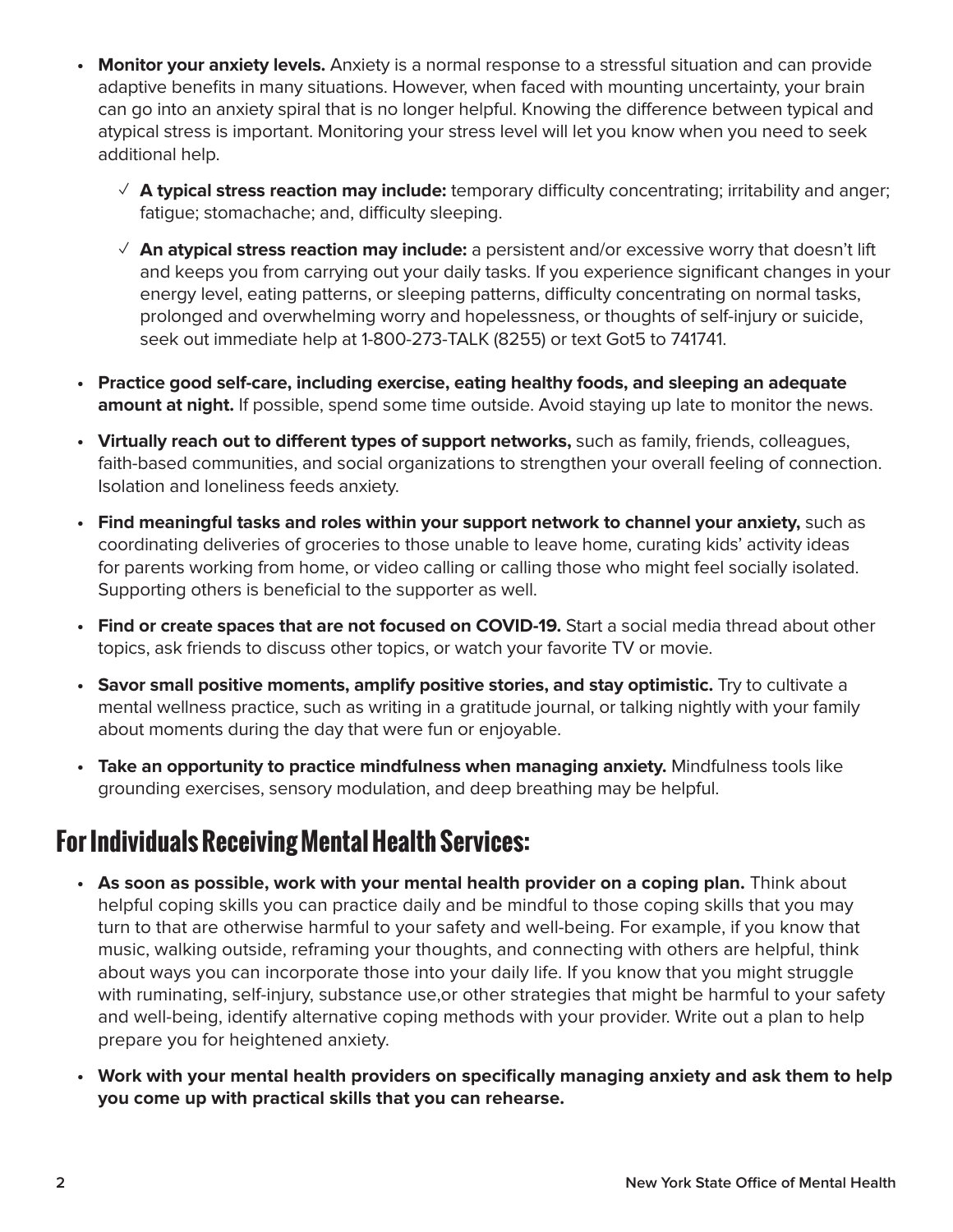- **Work with your mental health providers on alternative options if your routine services are disrupted.** These might include using telemental health services, getting prescription medication, or engaging in supplemental mental wellness activities.
- **Seek positive peer support.** Connect yourself to others who understand your experiences and can assist in problem-solving. If social distancing increases feelings of isolation, look into online peer supports or peer hotlines.

### **For Parents, Including Parents of Children with Pre-Existing Anxiety Disorders:**

- **Think about and rehearse scripts for talking with your kids about COVID-19.** Kids take cues from caregivers about how anxious they need to be about a topic. Seek out resources and media to assist in your preparation.
- **Talk about the situation openly.** Most kids elementary-aged and up have heard about COVID-19 or coronavirus. Avoiding the topic or providing blanket reassurances is more likely to feed anxiety. If kids bring up the topic, let them know you are glad they brought it up. This increased the likelihood that they will come to you with further anxieties or questions.
- **Don't give more information than is requested.** Part of a developmentally appropriate approach is to answer the question your child asks, but not necessarily more than that. Check to make sure they understood your response by asking them to repeat back what they heard, and let them know you are open to more questions. Reassure your child that it is normal to feel scared or anxious.
- Help your school-aged child and adolescent set boundaries on their information flow in **the same way you are setting your own boundaries.** Help them identify factual sources of information and set appropriate intervals to check in. Encourage them to use their media literacy skills to question the messages they are getting from various information channels. Consider limiting media exposure or consuming media with your child so that you can be available to interpret and explain information.
- **Keep as many routines intact as possible.** For kids who may be out of school and/or have extracurricular activities cancelled, it is helpful to keep other routines, like mealtimes and bedtimes. To the extent possible, for kids who are at home for longer periods of time, set up a structure. Collaborate with your child to come up with a loose schedule, such as an outdoor activity and lunch prep in the morning, and a movie and homework time in the afternoon.
- **Find fun ways to maintain contact with individuals your child is separated from,** such as grandparents or classmates at school. Set up opportunities to maintain and even grow connections, such as reading a book to grandparents on video call or sending postcards to friends.
- **Encourage physical activity and time outside, where possible.** Both staying active and having opportunities to be in nature are helpful with mitigating anxiety and building resilience.
- **Use this as an opportunity to teach distress tolerance skills that will be helpful to your kids in any situation.** This is a great time to learn about purposeful breathing, quided imagery, distraction, and other skills.